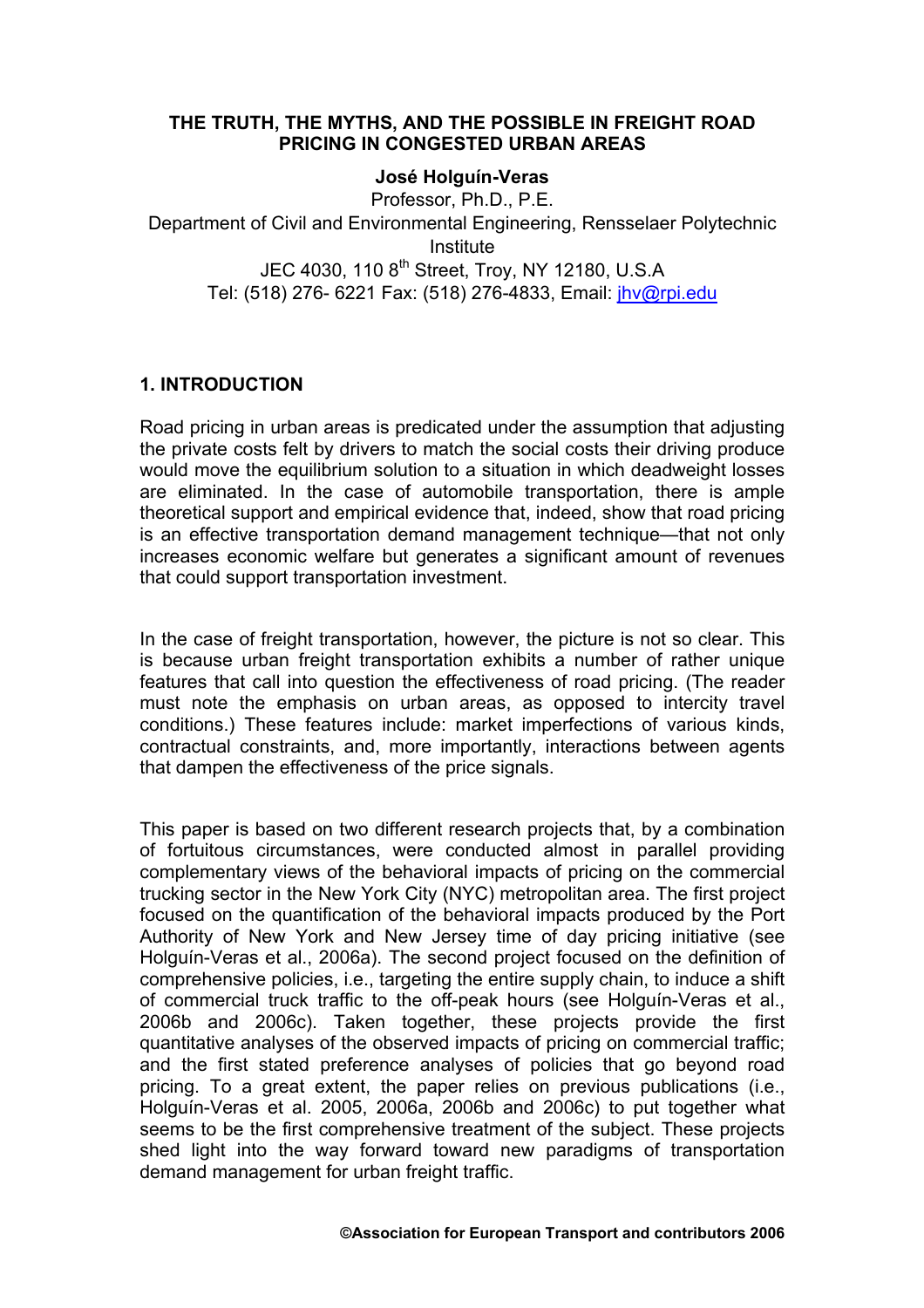The paper starts with a conceptual description of the fundamental interactions between the different agents involved in urban freight. The second section provides a brief description of the data collected by the two research projects, together with a summary of key findings. This is followed by a section in which myths and truths of freight road pricing are discussed. The conclusions at the end of the paper highlight the key findings.

# **2. THE FUNDAMENTAL INTERACTIONS**

Freight traffic is the result of complex interactions among numerous agents, including: producers, shippers, freight forwarders, carriers (both private and common), receivers, regulatory agencies, to name a few. As a way to simplify this complex picture, one could re-define and re-group these agents so that the focus is placed on the functions most important for freight transportation modeling purposes: shippers, carriers and receivers. In the context of this paper, the "shipper" refers to the economic agent(s) associated with the production and the shipping of goods. The "carrier" represents the companies (e.g., transportation companies, Third Party Logistics providers) that are physically in charge of transporting the goods. The final group, i.e., "receivers," represents the businesses that are the consignees of the cargoes. This rather coarse classification encompasses a multitude of different cases. However, for the purposes of this paper, this classification suffices.

In this context, it is obvious that the interactions between shippers, carriers and receivers, must affect truck traffic patterns. Surprisingly, not much is known about how to effectively consider these interactions in the context of planning models. This is even more surprising given the fact that these interactions are at the very heart of two of the most important policy decisions in freight transportation planning: freight mode choice and freight road pricing. A solid understanding of the former is required to define policies aimed at reducing the dependence on trucking; and, in the same way, a thorough understanding of the latter is needed for the definition of efficient policies to move truck deliveries to the off-peak hours, when doing so makes sense.

In the case that concerns this paper, pertains to time of travel and delivery time decisions in urban areas. In this case, receivers—by imposing delivery time constraints and by virtue of being the carriers' end customers—have a significant amount of power to influence the time of day at which trucks travel. It is obvious that without receivers willing to accept deliveries during the offpeak hours, the carriers cannot switch out of the peak hours. There shall be no doubt that carriers—everything else equal—would rather operate during the night hours than during the congested peak hours. The experience of Linens N Things, a retailer of household goods, provides a good example. According to the information provided to the author as part of an in depth interview, company executives mentioned that the average speed of their trucks jumped from 17 miles per hour during daytime to 34 miles per hour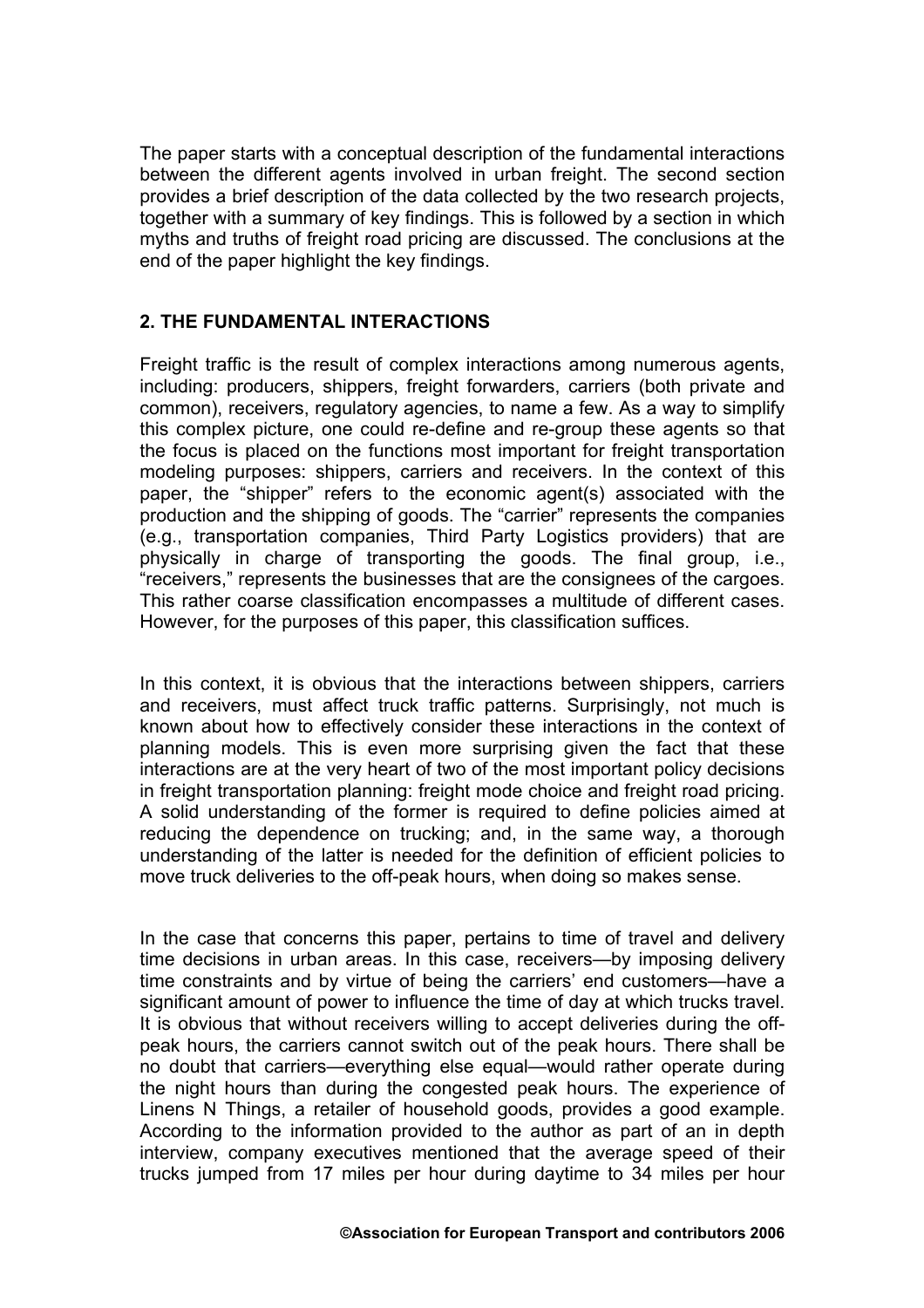during the off-peak hours (the experiment took place during the 1984 Olympics in Los Angeles). Since the time component of the cost function is the one that dominates, such an increase in travel speed is expected to have had a significant impact in operating costs.

It is important, at this point, to make a distinction between common and private carriers. In the case of private carriers, that are those that only provide transportation service to a parent or related company, there is a significant degree of cooperation between the shipping and the receiving operations, in which what really matters is the overall performance of the operation (as opposed to the financial performance of one of the parts). This is because of the internalization of the benefits, which enable cross-subsidization between the carrier and the receiver operations. As a result, since the decision is made on the basis of the overall performance, game theoretic analyses do not apply because there is only one decision maker that decides what is best for the entire operation. It should not come as a surprise that the bulk of the companies that have implemented off-peak delivery operations (e.g., 7/11, Walmart, Linens N Things) have private carrier operations.

The case of common carriers is completely different because there are two players each trying to maximize profits. The payoff matrix for this case provides interesting insight into the nature of the dynamics between carriers and receivers. [Table 1](#page-2-0) shows the payoff matrix for the basic decisions associated with traveling and accepting deliveries during the regular, or the off-peak hours. As shown in [Table 1,](#page-2-0) if carriers and receivers do not agree in the delivery time, both of them lose (quadrants II and III). As a result, no rational set of players would select quadrants II or III, simply because they would be worse off than in quadrants I and IV. This is because the carriers would not complete the job and get paid, and the receivers would not get the cargoes they ordered. As shown in [Table 1,](#page-2-0) the payoff matrix is very different to the one discussed before because, in this case, there is no clear win-win situation. In the case of quadrant I, the receiver benefits because it receives the goods during normal hours when no additional staff is needed, though the carrier has to deal with the low productivity associated with traveling in congestion. The case outlined in quadrant IV represents the situation in which the carrier benefits from the higher productivity of traveling during the off-peak hours, while the receiver faces the additional costs of accepting deliveries during the off-peak hours (e.g., staff, security).

|         |                | Receiver      |                            |  |
|---------|----------------|---------------|----------------------------|--|
|         | Strategy       | Regular hours | Off-peak hours             |  |
| Carrier | Regular hours  | $(-, +)$      | $1-\epsilon$ , $-\epsilon$ |  |
|         | Off-peak hours | (III)         | (TV)<br>$(+ -$             |  |

<span id="page-2-0"></span>**Table 1: Payoff matrix for (common) carrier-receiver interaction**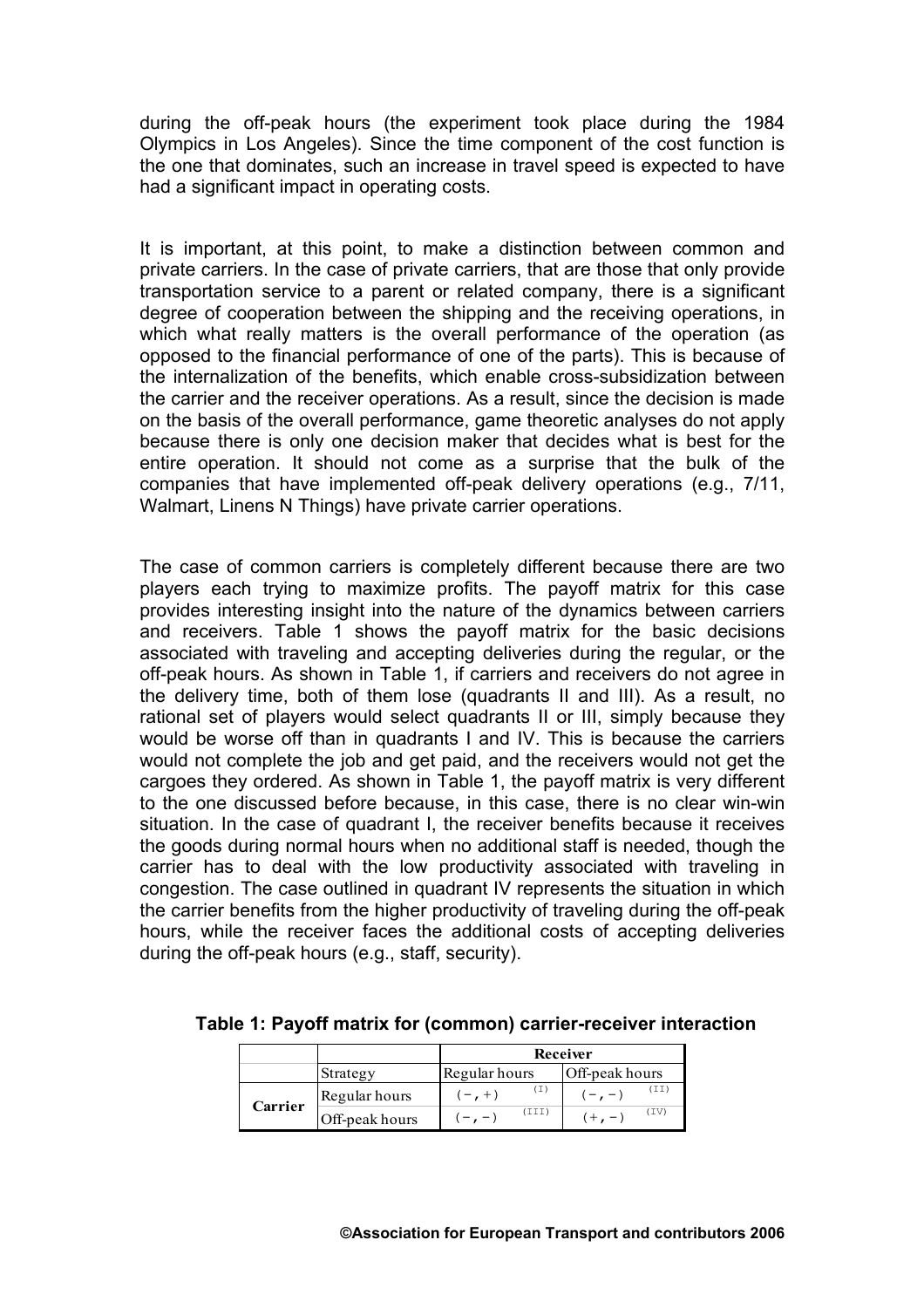This means that the equilibrium solutions will be either in quadrants I or IV, where both players agree with the delivery time. However, which quadrant is selected, depends on which player has most market clout because there is no way to cross-subsidize. (In a perfect market, the carriers would adjust the rates to match their marginal costs. However, as discussed later in the paper, a number of market imperfections prevent this from happening.) Since, as a rule, the receiver is the dominant agent, because it is the client, it follows that in most of the cases the solution is in quadrant I. This is not to say that carriers do not have any power, some carriers do have some level of control to impose price increases and other measures that make receivers share the burden of road pricing.

Since from the societal point of view the most beneficial combination is the one in quadrant IV—because of the more balanced use of existing capacity it follows that the only way to move the equilibrium solution to the socially optimal outcome is to provide the receivers with financial incentives to convince them to accept deliveries during the off-peak hours. These compensation schemes are absolutely crucial to the success of policies aimed at moving trucks to the off-peak hours. Although simplified, these payoff matrices capture the essence of the dynamics between the agents involved in this decision. The reason why other factors, e.g., price signals, were not included in the discussion is clarified later in the paper.

# **3. THE MYTHS, THE TRUTH AND THE POSSIBLE**

This section discusses a number of rather popular ideas that, implicitly or explicitly, pervade transportation policy. Each of these ideas is examined under the light of the data and findings from the projects described in the previous section.

### MYTH #1: "ALL TRUCKS ARE CREATED EQUAL"

This idea is implicit in transportation policy because of the lack of explicit recognition that different truck types have different impacts in terms of the externalities they produce. Since a fundamental role of transportation policy is to foster the use of sustainable and socially beneficial technologies, not taking into account the differences among vehicle types is a fundamental policy flaw. This section discusses simple estimators of the externalities produced by truck traffic. For more details see Holguín-Veras et al. (2006b).

It is frequently argued that the larger truck combinations produce more externalities than smaller trucks. As a result, restrictions are frequently placed on the use of large trucks. Unfortunately, it is frequently overlooked the fact that large trucks are more efficient than the smaller ones. For that reason, restrictions on the use of large trucks end up increasing the traffic of smaller trucks that produce externalities than the ones that would have been produced by large trucks in the first place. To illustrate the point, [Table 2](#page-4-0)  shows estimates of LEF for different types of vehicles, together with estimates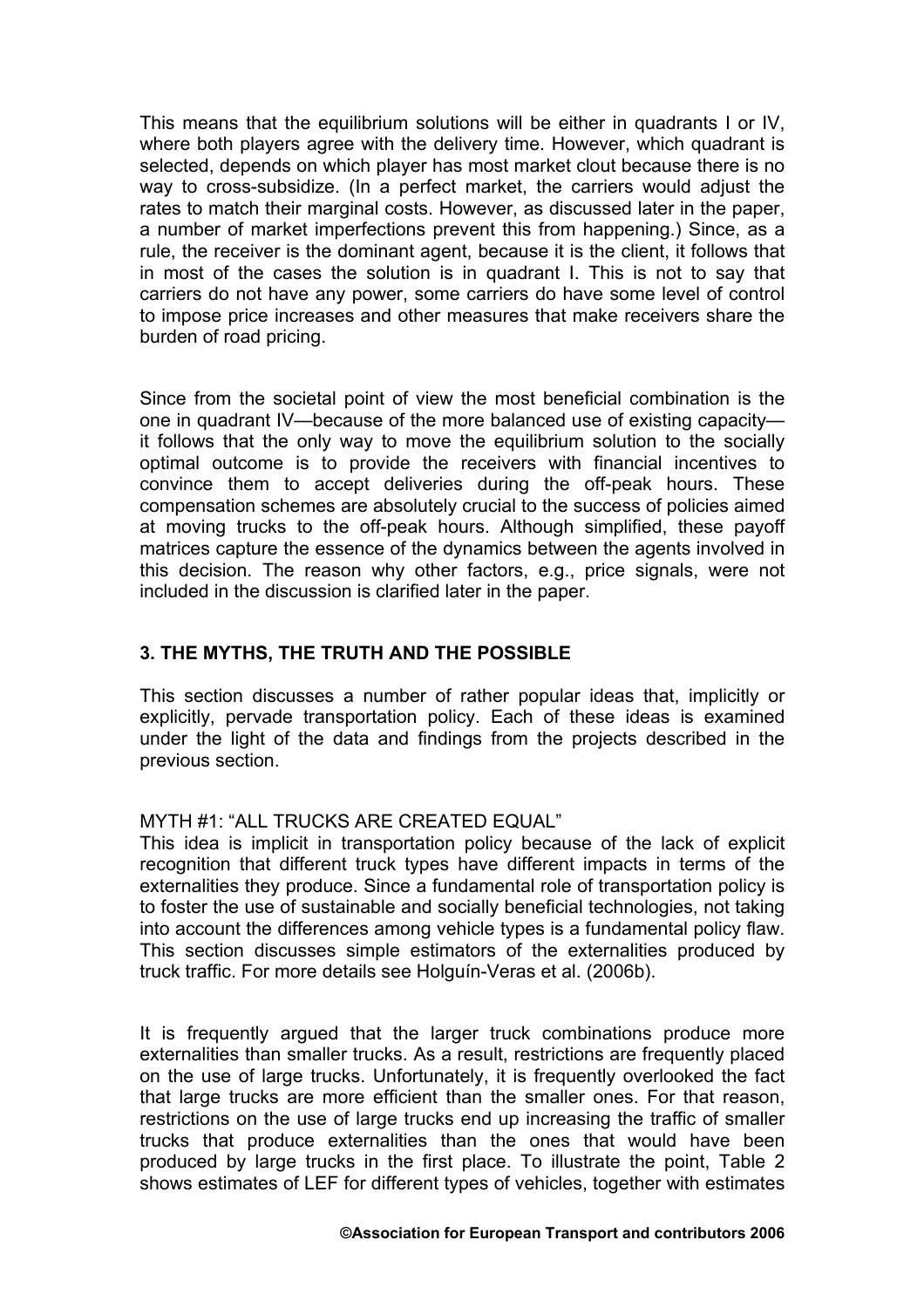of the average payloads and the LEF/unit ton. As shown, although the 5 axle semi-trailer does produce more pavement deterioration than 2 or 3 axles single trucks, it is the most efficient type of truck because it is the one with the lowest value of LEF/unit cargo transported. For instance, transporting 150 tons of goods with semi-trailers produce less pavement deterioration and congestion than transporting them with 2 axle trucks. As the reader could verify, transporting 150 tons could be accomplished by either using 6 semitrailers or 14 3-axle trucks. However, while the semi-trailers produce 11.4 ESALs, the 3 axle trucks produce 26.6 ESALS, i.e., more than twice the semitrailers' amount. Similar calculations for environmental impacts and road space utilization are likely to lead to similar results.

| <b>FHWA Vehicle</b><br><b>Class</b> | Description                  | <b>Load Equivalency</b><br>Factor (LEF) | <b>Average Payload</b><br>(metric tons) | LEF / Payload |
|-------------------------------------|------------------------------|-----------------------------------------|-----------------------------------------|---------------|
| Passenger related vehicles          |                              |                                         |                                         |               |
| $1*$                                | Motorcycle                   | 0.00002                                 |                                         |               |
| $2*$                                | Passenger Car                | 0.0005                                  |                                         |               |
| $4*$                                | Bus                          | 0.9                                     |                                         |               |
| 3                                   | 2 Axle-4 tire SUV            | 0.01                                    | 2.57                                    | 0.0038842     |
| 5                                   | 2 Axle-6 tire SUV            | 0.3                                     | 2.57                                    | 0.1165254     |
| <b>Commercial vehicles</b>          |                              |                                         |                                         |               |
| $5 *$                               | 2 Axle SU truck              | 1.4                                     | 3.23                                    | 0.4333755     |
| 6                                   | 3 Axle SU truck              | 1.9                                     | 11.38                                   | 0.1669329     |
| 7                                   | 4 Axle SU truck              | 5.4                                     | 15.64                                   | 0.3452685     |
| 8                                   | $4$ Axle $-1$ Trailer truck  | 2.8                                     | 18.04                                   | 0.1552106     |
| $9 *$                               | 5 Axle - 1 Trailer truck     | 2.4                                     | 19.92                                   | 0.1205012     |
| 10                                  | $6$ Axle – 1 Trailer truck   | 5.5                                     | 22.88                                   | 0.2403703     |
| 11                                  | 5 Axle - Multi-Trailer truck | 2.3                                     | 19.30                                   | 0.1191906     |
| $12*$                               | 6 Axle - Multi-Trailer truck | 5.5                                     | 19.53                                   | 0.2815721     |

<span id="page-4-0"></span>**Table 2: Load Equivalency Factors by Vehicle Type** 

All of this suggests that toll policy should favor the larger truck combinations. However, in the vast majority of the cases, toll policy either disregards the differences between truck types, or penalizes the large truck combinations. The econometric evidence outlined in Holguín-Veras et al., 2006b suggests that, implicitly or not, freight toll policy in the US is guided by objectives different than welfare maximization because the tolls for commercial vehicles do not seem to be proportional to the externalities they produce. The author's conjecture is that tolls for commercial vehicles being determined on the basis of revenue generation objectives; while the tolls for cars are determined on the basis of a mild form of welfare maximization.

### MYTH #2: "ALL CARRIERS ARE CREATED EQUAL"

It is an understatement to say that the trucking industry is not homogeneous. Unfortunately, the level of awareness about these differences is very low. This is a major limitation because the various segments of the trucking industry exhibit fundamentally different behaviors as a response to transportation policy. These differences are a function of the type of operation, the market they serve, and company size among many others. The data collected for the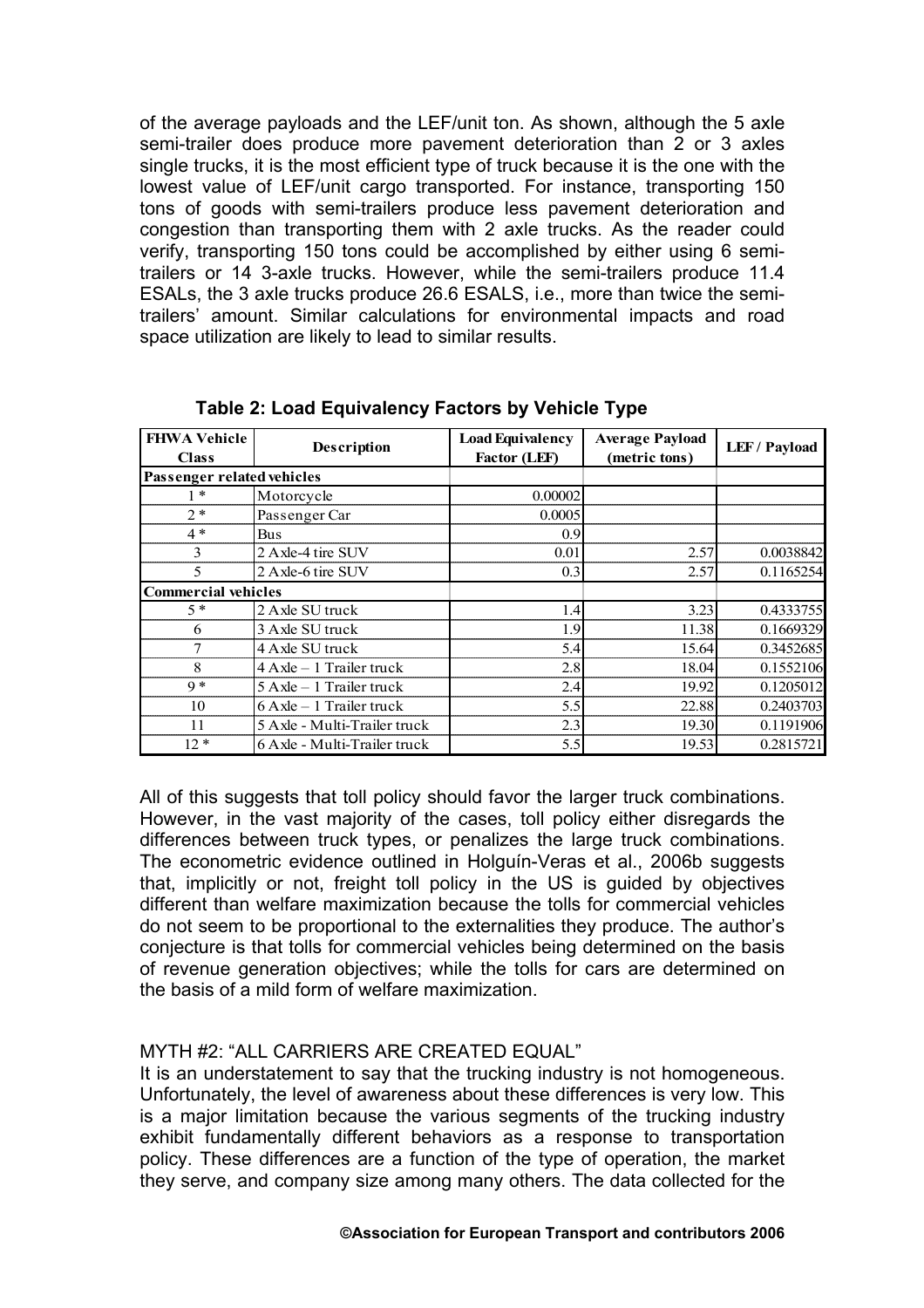PANYNJ project provide a great deal of information about how the various segments of the trucking industry reacted to time of day pricing. This section specifically discusses time of travel flexibility and makes a comparison between the attributes of carriers that changed behavior and those that did not in the aftermath of the PANYNJ time of day pricing initiative (after Holguín-Veras et al. 2006a).

The analysis of flexibility indicates that for-hire carriers are more constrained by their customers' schedules and, as a result, have much less flexibility than private carriers, which is consistent with the results discussed early. The data show that the average flexibility window reported by those that have some flexibility (i.e., 26.6% of private and 25.1% of common carriers), while private carriers could arrive about 80 minutes later, and about 55 minutes earlier; forhire carriers could arrive only about 26 minutes later, and about 24 minutes earlier. This should not come as a surprise because, as discussed before, private carriers enjoy more of a cooperative relationship with their receivers than common carriers. This implies that for-hire carriers are less sensitive to tolls because they have less flexibility to change time of delivery.

The data show statistically significant differences in the company characteristics between the carriers that changed behavior and those that did not. Carriers that changed behavior are more likely to: (a) focus on full truckload services; (b) employ relatively fewer interstate truck drivers; and (c) venture in the areas out of New Jersey and New York doing long haul trips. The distributions of origins and destinations of shipments indicate that the carriers that changed their behavior are more likely to originate in areas other than New Jersey and New York and deliver their shipments to the areas outside the Mid-Atlantic region (implying that they use the PANYNJ facilities for thru trips). The data show that 28.0% of carriers that changed behavior transported shipments that originated in areas other than New Jersey and New York, which is much higher than the proportion among those that did not change (9.9%). Meanwhile, 30.4% of carriers that changed behavior transported cargoes to areas outside the Mid-Atlantic region, while only 16.2% of those that did not change did so. The data suggest that the segment of the carrier industry most impacted by the time of day pricing initiative is the group of companies that use the PANYNJ facilities to make thru trips.

#### MYTH #3: "ALL COMMODITIES ARE CREATED EQUAL" A.K.A. "WE DON'T CARE ABOUT THE CARGO"

As a corollary of myth #2, one could be tempted to believe that the type of cargo transported is not relevant to transportation planning. This could not be farther from the truth. The type of commodity transported is an important factor in the vast majority of choice processes, for a number of different reasons. An obvious one is that different commodities have different operational requirements that, in some cases, require the use of specialized equipment, e.g., liquid cargoes. As a result, freight carriers tend to focus on those market segments more consistent with the equipment they own. A less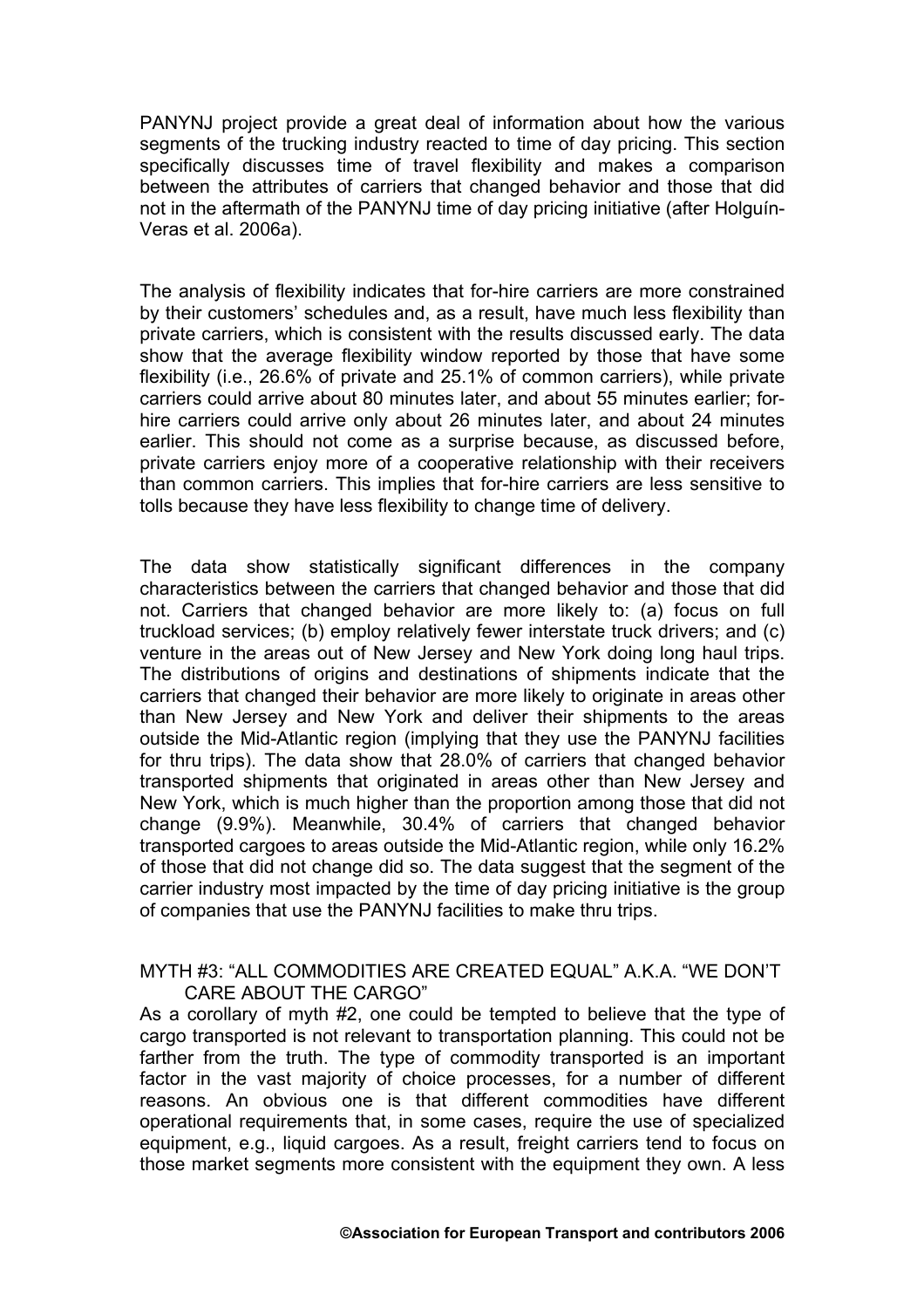obvious factor has to do with the nature of business relations. Many freight carriers develop business relations with specific customers, which lead them to know other customers in the same line of business; and, over time, the trucking company may end up focusing on a particular market segment, for purely historical reasons. As a result of these influences, the commodity type is routinely found to have a statistically significant role on choice processes pertaining to trucking operations. Holguín-Veras (2002), for instance, found that the type of commodity had an important role in the selection of the type of truck to be used. Similarly, McFadden et al. (1986) found that the type of commodity played an important role in freight mode choice. This is because the commodity type is an excellent proxy for the industry segment in which the company operates. In this context, it is likely that a company transporting jewelry will exhibit an entirely different response to pricing than a company that specializes on electronics or cotton waste. Econometric evidence supporting this is discussed later on.

### MYTH #4: "TRUCKERS LOVE TO DRIVE IN CONGESTION"

This assumption is implicit whenever transportation planners and policy makers fail to realize that truckers travel during the congested hours of the day simply because their customers demand it. Of course, truckers do not like to drive in congestion. This shall be obvious given the fact that their travel time values could be several times the travel time value for passenger traffic. It is not possible to define effective policies to move truck traffic to the off-peak hours without taking into account the constraints placed by the receivers on delivery times.

The PANYNJ survey asked current regular users that did not change behavior the reasons why they did not react to time of day pricing ([Table 3,](#page-7-0) after Holguín-Veras et al. 2006a). The largest group of reasons is that *they do not have a choice* (75.3% of truck trips) because *they cannot change schedule due to the customers' requirements* (68.9%) or *they must use the quickest route* (6.4%). A large proportion of carriers did not change their behavior because *the travel cost (including tolls) is paid by someone else* and thus they do not need to worry about the toll change (19.8%). Some of them said *customers absorb costs*, or *the cost is paid by shippers or receivers*. (These results are consistent with the fact that the same survey found that only 26.6% of private carriers and 25.1 of common carriers had some flexibility of time of travel.)

In general, for-hire carriers and private carriers reported the same main reasons for not changing their behavior: they either do not have flexibility (due to their schedule or route constraints) or their costs are paid by someone else. On the other hand, they exhibit some differences. For-hire carriers seem more likely to be constrained by their schedules; while private carriers tend to be less willing to change their routes. 72.3% of for-hire carriers cited *cannot change schedule due to customer requirements* while approximately 61% of private carriers reported the same reason. It was also found that a larger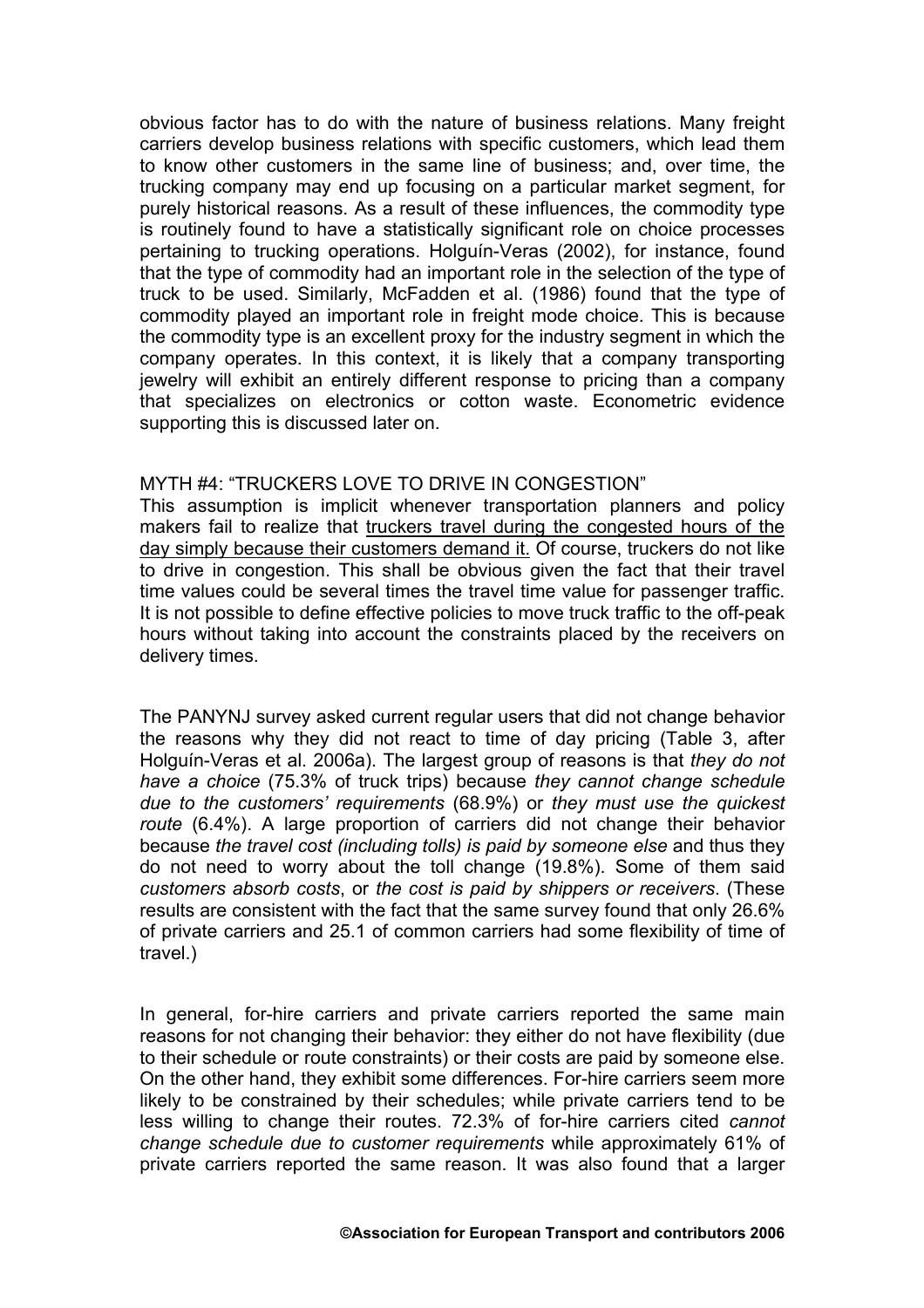proportion of for-hire carriers (21.2%) transferred costs to their customers, compared to 16.3% for private carriers.

| <b>Reasons</b>                                      | For-hire |           | Private carriers Carriers that did |
|-----------------------------------------------------|----------|-----------|------------------------------------|
|                                                     | carriers |           | not change                         |
| No flexibility:                                     |          |           |                                    |
| Cannot change schedule due to customer requirements | 72.3%    | $61.0\%$  | 68.9%                              |
| Must use quickest route                             | 3.3%     | 13.6%     | 6.4%                               |
| Cost paid by others:                                |          |           |                                    |
| Customers absorb costs                              | 19.1%    | 15.9%     | 18.2%                              |
| Cost paid by shippers                               | $0.0\%$  | $0.4\%$   | 0.1%                               |
| Cost paid by receivers                              | 2.1%     | $0.0\%$   | 1.5%                               |
| Small price difference/can afford it                | 0.2%     | $6.1\%$   | 2.0%                               |
| No change in off-peak travel cost                   | 0.3%     | 0.4%      | 0.4%                               |
| Do not know/Refused                                 | 2.6%     | 2.5%      | 2.6%                               |
| <b>Total</b>                                        | 100.0%   | $100.0\%$ | 100.0%                             |
| Total truck trips                                   | 573      | 245       | 817                                |

<span id="page-7-0"></span>**Table 3: Reasons for not changing travel behavior** 

#### MYTH #5: "TRUCKERS CANNOT REACT TO PRICING"

Trucking industry representatives argue that carriers cannot react to road pricing because they have to travel when the customers demand it. (The reader should notice the symmetry between the opinions of the trucking industry and transportation professionals.) The truth of the matter, on the basis of the evidence discussed in the paper, is that carriers could indeed react to pricing. However, the nature of this reaction may not be what one would expect. The PANYNJ data indicate that 36 carriers (20.2% of truck trips) changed behavior (including shipping charges as a behavioral change) because of the time of day pricing initiative. Excluding increases in shipping charges as a behavioral change, the percentage of the traffic that changed behavior becomes 19.3%. This includes 31 current regular users that changed behavior in different ways though still continuing to use the PANYNJ facilities (15.5% of carriers and 17.7% of truck trips); and 5 former regular users who cited tolls as the key reason to stop using the facilities (2.5% of carriers and 2.5% of truck trips). The most striking feature of the carriers' behavioral responses to pricing is their multidimensional nature, which included fifteen different individual behavioral changes. [Figure 1](#page-8-0) shows the different combination of strategies used to deal with pricing. Pure strategies are represented as the vertex of a triangle. Two-dimensional combinations of strategy groups are represented as the mid points of the sides of the triangle; while the combination involving all three strategy groups is shown as the center of the triangle.

As shown in [Figure 1,](#page-8-0) the single most important combination is to only implement *Productivity increases* (42.8%) which is shown as the lower left vertex of the triangle, followed by *Cost transfer* plus *Changes in facility usage*  (27.6%), and *Productivity increases* plus *Cost transfer* plus *Changes in facility usage* (19.3%) that taken together represent 90% of all trips. It is interesting to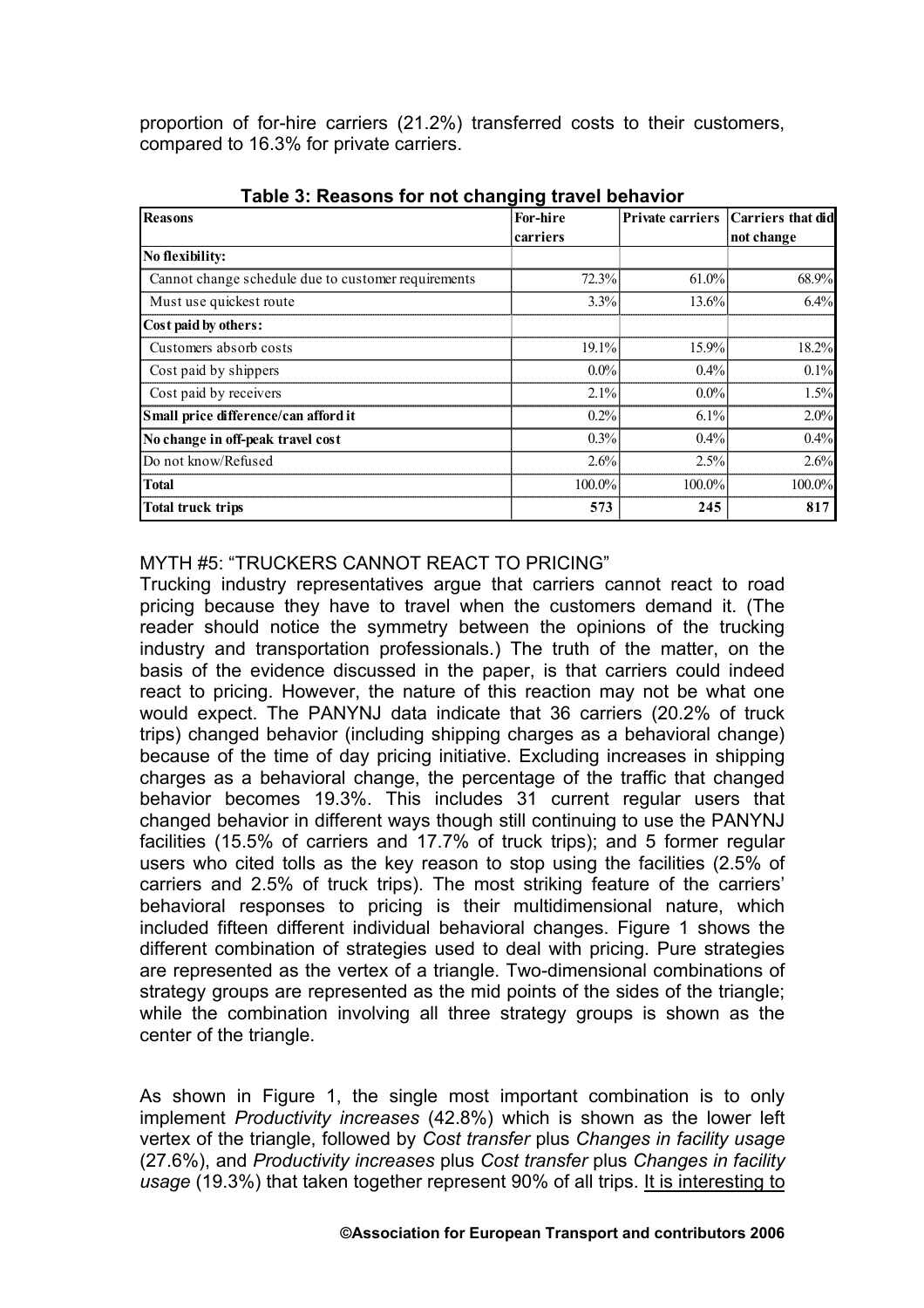note that no carrier implemented changes in facility usage as the sole strategy, which is what microeconomic theory predicts. In all cases, *Changes in facility usage* are implemented in combination with other strategies.



<span id="page-8-0"></span>**Figure 1: Major combinations of strategy groups** 

[Figure 1](#page-8-0) suggests the existence of three different situations. The first one represents the cases in which the carriers implement strategies that enable them to absorb the impacts of pricing, while insulating the receiver (with 42.7% of trips). At the other end of the spectrum, one finds the group of carriers that implement strategies that primarily impact the receivers (with 32.66% of trips). Somewhere between these groups, there are carriers that implement strategies that affect both their own operations and their receivers' (the remaining 24.55%).

This suggests that the fundamental difference between these groups is related to the balance of power between receivers and carriers. In this context, if the balance of power favors carriers, it is likely that policies that transfer most of the impacts to receivers be implemented. At the other end of the spectrum, if receivers dominate the relationship, the carriers have no choice but focusing on strategies, such as *Productivity increases*, that while insulating the receivers enable them to mitigate the impacts of time of day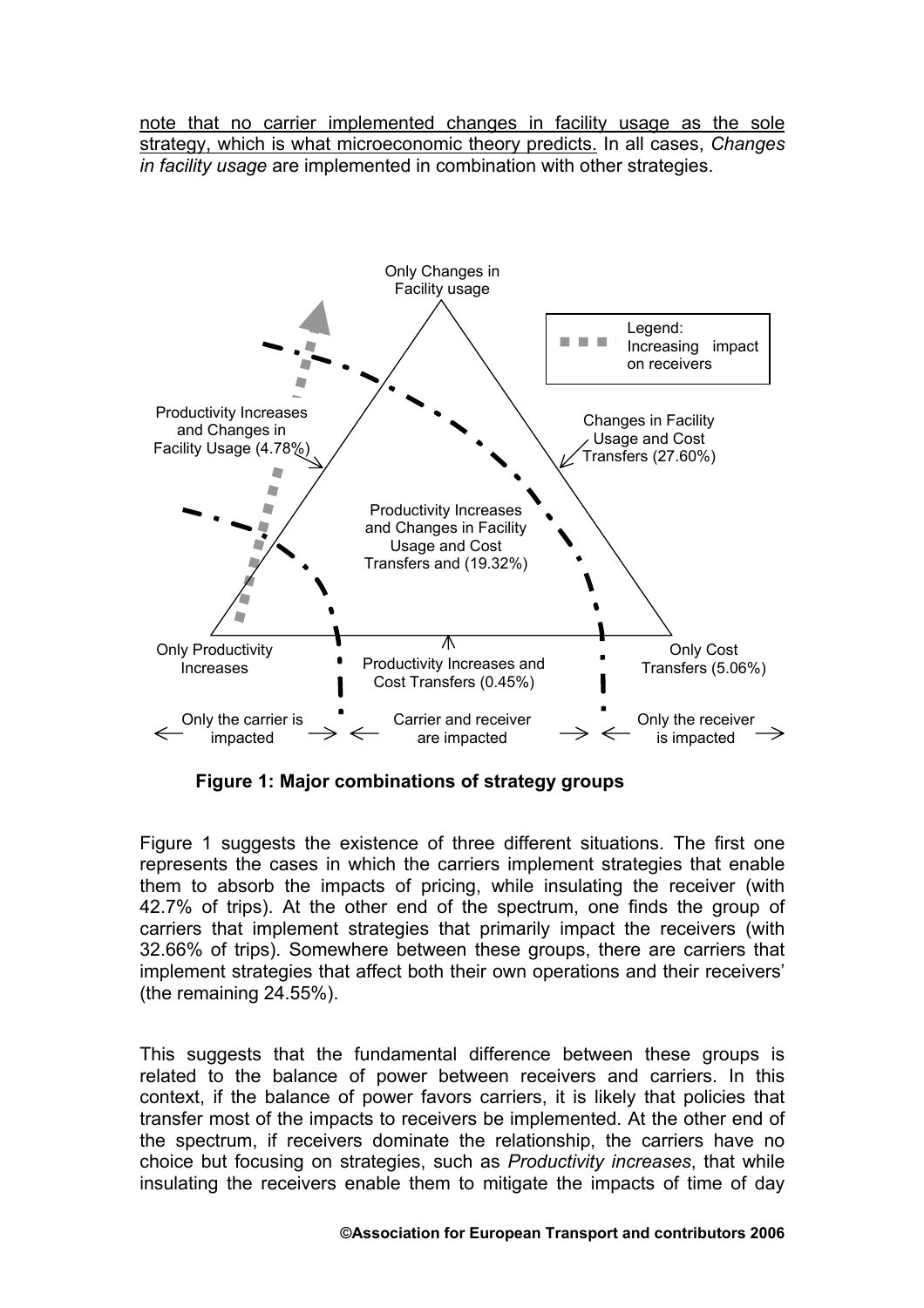pricing. A situation in between represents the case of carriers to implement changes that, in different ways, to share the impacts with the receivers.

#### MYTH #6: "ROAD PRICING IS THE SOLUTION TO GET RID OF THOSE DAMNED TRUCKS"

The analyses of the data collected by the two studies discussed in this paper lead the author to believe that road pricing is not THE solution to freight demand management in urban areas, though it is part of the solution. The key reason is that the price signal reaching the receivers—that as discussed before are the key players—is too weak to be effective. This is no small matter. The fundamental assumption of freight road pricing is that the carriers would react to the price signal by moving to the off-peak hours. The truth of the matter is that only specific segments of truck traffic may have some flexibility. In the case of empty trucks—that typically represent 30-40% of the total truck traffic—the decision about time of travel is usually the truckers'. As a result, relatively speaking, they may exhibit more flexibility. Long haul traffic traveling thru an urban area is also likely to exhibit some flexibility simply because they could (possibly) change routes and still meet customer requirements. However, in the case urban truck traffic, the receivers are usually the key decision maker. The data show that time of delivery decisions are made the receivers in 40% of the cases, jointly between the carrier and the receiver in 38% of the times, and by the carrier in the remainder 22% (Holguín-Veras et al. 2006c).

In this context, receivers would only react to road pricing and consider offpeak deliveries if and only if a strong price signal reaches them. However, two factors work against this from happening. The first factor is that the price signal gets diluted in the way to the receivers and that, even in those cases where the full price signal reaches the receiver, it is of no consequence when compared to the marginal costs of accepting off-peak deliveries (e.g., overtime costs, security, electricity). The estimates of the additional costs to receivers from accepting off-peak deliveries indicate that one hour of operation during the off-peak hours would cost the typical receiver in excess of \$25.00/hour. This implies that, in order for freight road pricing to be effective, the price signal reaching the receiver has to be larger than \$25.00. However, taking into account that the average number of deliveries per truck in urban areas is about 6 deliveries per tour (data from Denver suggest the average is 5.6 stops/tour, see Holguín-Veras and Patil, 2005), and that the receivers are likely to know the carrier is delivering to other clients, it can be expected that receivers would not agree to pay more than what they perceive is their fair share of the tolls. Assuming that a carrier simply passes the tolls to six receivers, the original toll must be at least \$150/truck to translate into a \$25 charge to each receiver (assuming no gaming behavior). Since tolls that high are likely to be politically unfeasible, it follows that freight road pricing by itself will not be effective in switching trucks out of the peak hours.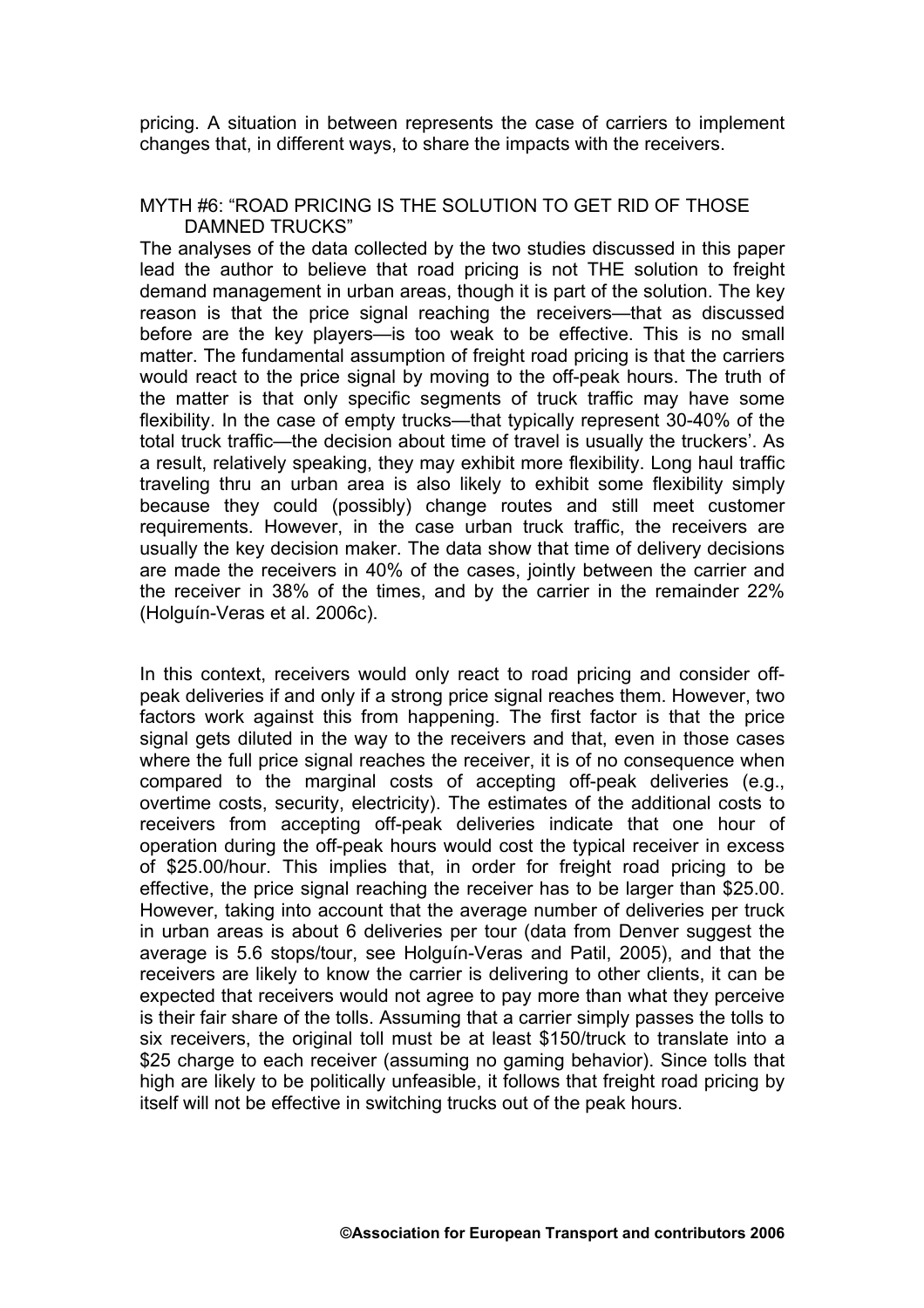A second factor is related to market imperfections that plague the trucking industry. The most obvious one is the way in which rates are usually agreed upon. The bulk of the rates are distance-based tolls that do not take into account costs based on time of travel. As a result, there is no contractual basis to transfer time of day tolls to the customers. As a result, carriers frequently find themselves having to absorb toll costs until they renegotiate their contracts. At that point, the receiver may face a rate increase, albeit a diluted one because of the time that has elapsed between the enactment of the tolls and the time the new contract is in place (because of the opportunity costs of the capital that would have been accrued between these two events).

To this effect it is illustrative to discuss the findings from the projects considered in the paper. The PANYNJ data indicate that carriers were only able to transfer costs to their customers in 9.0% of the cases (most likely, due to contractual constraints such as distance based rates that do not take into account time of travel), and lack of market power on the part of the carriers (see Holguín-Veras et al. 2006a). The average increase in shipping charges (all carriers) was 15.5%, which is generally lower than the toll increases (50% increase to cash tolls, 66.7% increase to E-ZPass peak tolls, 38.9% for E-ZPass off-peak tolls, and 2.8% decrease in E-ZPass overnight tolls). However, since it is very likely that the 15.5% increase was transferred to different customers, the carriers are expected to transfer the full toll cost to their customers. Interestingly, more private carriers (12.2%) increased shipping charges than for-hire carriers (7.3%). However, the magnitudes of the increases are significantly different: private carriers increased shipping charges in average of 11.0%, while for-hire carriers increased their shipping charges by 18.5%. This suggests that private carriers can more easily transfer the toll costs to their customers (usually another part of the company) than for-hire carriers. However, when for-hire carriers are able to transfer the toll costs their increases are significantly more aggressive than the ones implemented by private carriers.

### TRUTH #1: "COMPREHENSIVE POLICIES TARGETING KEY ELEMENTS OF THE SUPPLY CHAIN ARE NEEDED"

It shall be clear by now that freight road pricing as a demand management tool is not likely to be as effective as most transportation planners expect, and that expanding the scope of the supporting policies is absolutely necessary. This broadening of the scope should take advantage and acknowledge the interactions between carriers and receivers.

Central to this objective is the payoff matrix discussed before, i.e., [Table 1.](#page-2-0) Short of regulatory approaches mandating off-peak deliveries in urban areas, understanding the corresponding policy implications is a sine equa non condition for the development of transportation policies able to manage truck traffic flows. As discussed before, if a sufficient number of receivers decide to accept off-peak deliveries, in all likelihood, truckers will follow suit. Needless to say, if this does not happen and the carriers have to maintain day and off-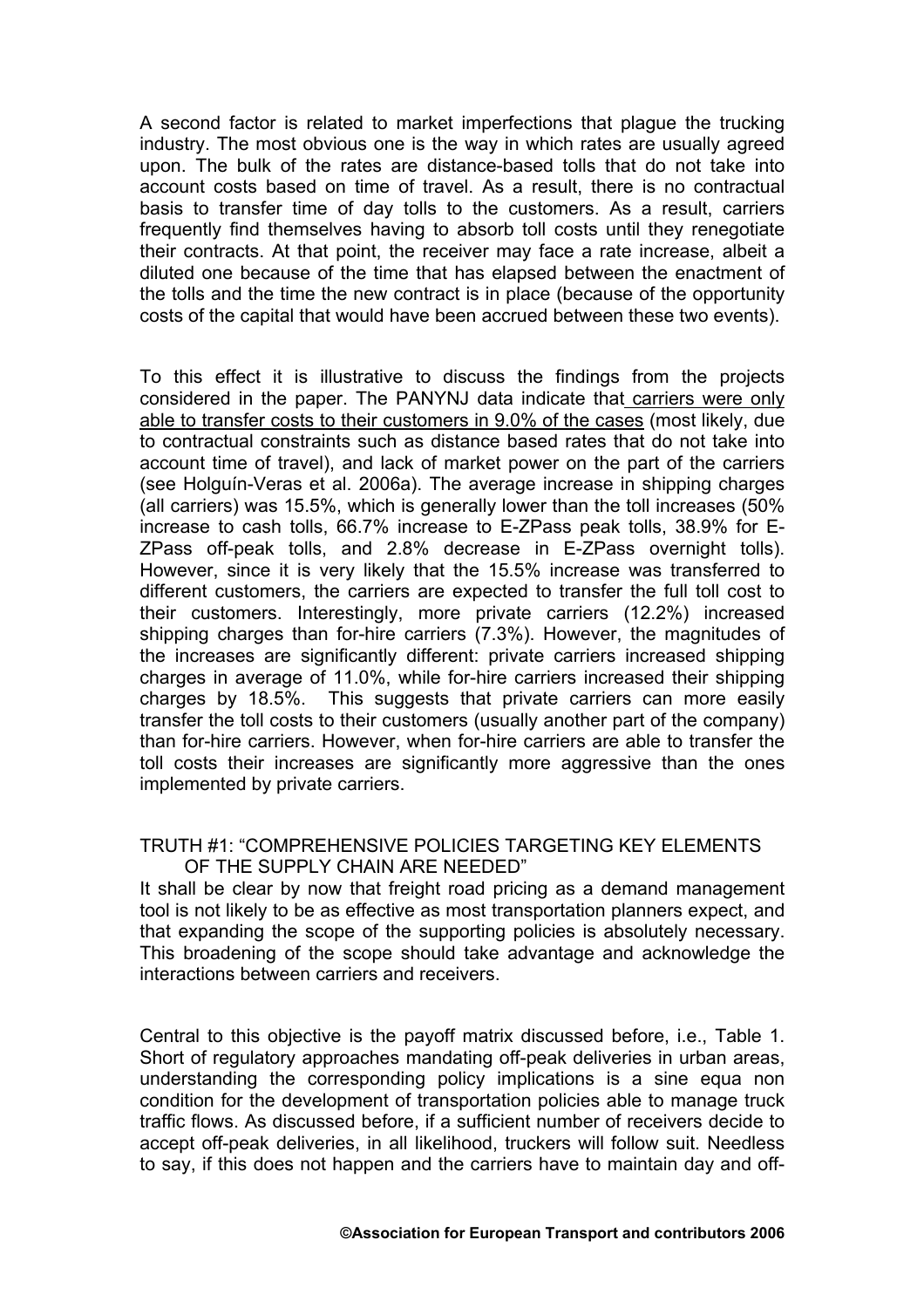peak operations they are likely to oppose the idea because of the extra costs associated with the dual operation. Assuming that off-peak deliveries are deemed beneficial to Society, it is clear that proper financial incentives must be in place for them to accept off-peak deliveries. This section discusses example of alternative policies aimed at increasing the amount of both receivers and carriers doing off-peak deliveries.

The analyses discussed in the previous section are confirmed by the results of econometric modeling conducted using the SP data collected as part of the off-peak delivery project. [Table 3](#page-7-0) shows the model estimated for the scenario in which a tax deduction is offered to receivers willing to accept off-peak deliveries. As shown, while the tax deduction increases the likelihood of receivers deciding to accept off-peak deliveries, the receivers of wood/lumber, alcohol, paper, medical supplies, food, printed material and metal, are particularly sensitive to this policy.

| Variable                                               | Name               | Coefficient | <b>T-value</b> |
|--------------------------------------------------------|--------------------|-------------|----------------|
| Utility of off-peak deliveries:                        | <b>C1CHOICE</b>    |             |                |
| A tax deduction in any employee assigned to OPD        | <b>TDEDUCT</b>     | 8.392E-05   | 1.410          |
| <b>Reasons for not receiving OPD</b>                   |                    |             |                |
| No access to building/freight entrance after hours     | <b>REASON1</b>     | $-1.234$    | $-1.571$       |
| Interferes with normal business                        | <b>REASON2</b>     | $-0.591$    | $-1.208$       |
| Additional costs to the business if accepting more OPD | <b>COST</b>        | $-0.888$    | $-3.232$       |
| <b>Policy interaction terms</b>                        |                    |             |                |
| Tax deduction for Wood/lumber                          | TDCOM <sub>8</sub> | 6.968E-04   | 2.219          |
| Tax deduction for Alcohol                              | TDCOM4             | 4.356E-04   | 2.209          |
| Tax deduction for Paper                                | TDCOM9             | 2.627E-04   | 2.988          |
| Tax deduction for Medical supplies                     | TDCOM22            | 2.598E-04   | 3.188          |
| Tax deduction for Food                                 | TDCOM2             | 1.875E-04   | 3.973          |
| Tax deduction for Printed Material                     | TDCOM21            | 1.652E-04   | 1.802          |
| Tax deduction for Metal                                | TDCOM13            | 1.415E-04   | 1.410          |
| <b>Other interaction terms</b>                         |                    |             |                |
| Number of employees in a branch facility               | <b>BRANEMP</b>     | 9.867E-03   | 1.612          |
| Utility of no off-peak deliveries:                     |                    |             |                |
| Alternative specific constant                          | <b>CONSTANT</b>    | 1.599       | 4.151          |
| $R^2$                                                  | 0.172              |             |                |
| Adjusted $R^2$                                         | 0.140              |             |                |

**Table 4: Best binary logit model for receiver's tax deduction scenario** 

[Table 5](#page-12-0) shows the model for the scenario in which carriers were asked if they would do off-peak deliveries if a given percentage of their customers request it, and if they could save on tolls by traveling during the off-peak hours (both the percent of customers and the toll savings were experimental variables). The reader is suggested to focus on the two shaded areas of the table. As shown, the percent of customers is a strong explanatory variable that impacts all carriers, which is obvious given the fact that the receivers are the customers. In contrast, toll savings only play a role in specific segments of the carrier industry. As shown, only the carriers transporting petroleum/coal, wood/lumber, food and textiles/clothing were found to mildly sensitive to tolls.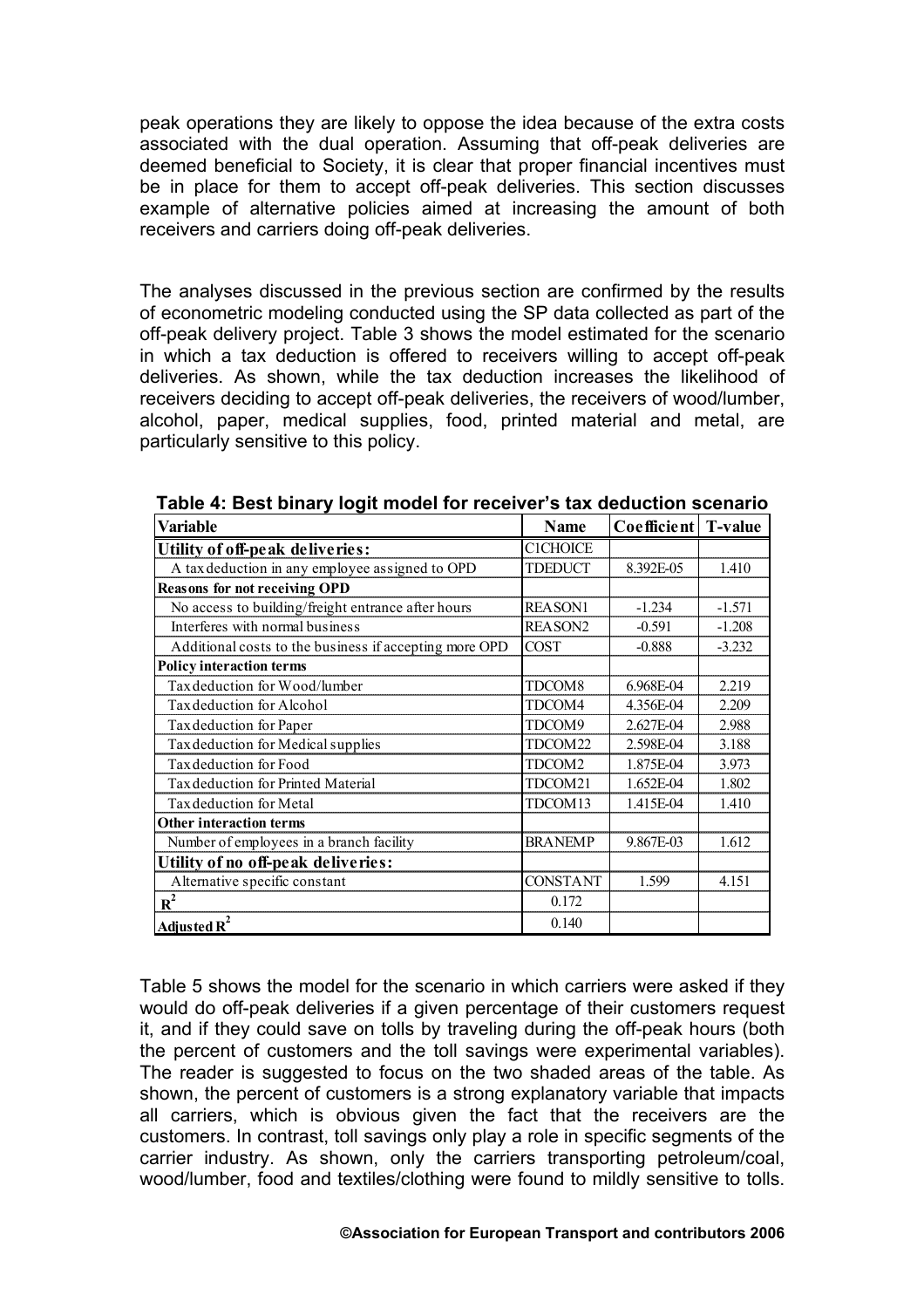These are either non-perishable, low valued cargoes, or cargoes destined to receivers (restaurants) that tend to be open during the off-peak hours.

| <b>Variable</b>                                       | <b>Name</b>     | Coefficient t-value |          |
|-------------------------------------------------------|-----------------|---------------------|----------|
| Utility of off-peak deliveries:                       | <b>C4CHOICE</b> |                     |          |
| Percentage of customers requesting OPD                | <b>PCUST</b>    | 0.017               | 2.912    |
| <b>Number of employees</b>                            | <b>DBSEM</b>    | 0.007               | 1.928    |
| <b>Primary line of business</b>                       |                 |                     |          |
| Shipper                                               | <b>SHIPPER</b>  | 1.464               | 3.994    |
| Third Party Logistic Provider                         | <b>THIRDPL</b>  | 3.484               | 4.752    |
| Trucking companies                                    | <b>TRUCKING</b> | 1.649               | 4.654    |
| Warehouse                                             | <b>WAREHOUS</b> | 0.831               | 2.041    |
| Mover                                                 | <b>MOVER</b>    | 1.389               | 2.326    |
| <b>Number of truck drivers</b>                        | <b>TRUCKD</b>   | 0.027               | 2.787    |
| <b>Total trips to Manhattan</b>                       | <b>TTRIPS</b>   | 0.047               | 1.371    |
| <b>Reasons for not making OPD</b>                     |                 |                     |          |
| Overtime costs                                        | <b>REASON1</b>  | $-0.737$            | $-1.207$ |
| Union regulations                                     | <b>REASON2</b>  | $-0.850$            | $-1.798$ |
| No access to buildings at that time                   | <b>REASON5</b>  | $-1.167$            | $-2.419$ |
| Parking infractions in Manhattan per driver per month |                 |                     |          |
| Nothing                                               | <b>FINE0</b>    | $-1.083$            | $-2.600$ |
| From \$1-\$100                                        | <b>FINE100</b>  | $-0.521$            | $-1.665$ |
| <b>Policy interaction terms</b>                       |                 |                     |          |
| Toll savings for Petroleum/coal                       | TOLCOM10        | 0.440               | 1.606    |
| Toll savings for Wood/lumber                          | TOLCOM8         | 0.340               | 1.912    |
| Toll savings for Food                                 | TOLCOM2         | 0.209               | 2.733    |
| Toll savings for Textiles/clothing                    | TOLCOM6         | 0.217               | 2.022    |
| <b>Other interaction terms</b>                        |                 |                     |          |
| Total Trips for Plastics/rubber                       | TTCOM12         | 0.826               | 2.043    |
| <b>Total Trips for Furniture</b>                      | TTCOM7          | $-0.064$            | $-1.107$ |
| <b>Total Trips for Food</b>                           | TTCOM2          | $-0.174$            | $-1.516$ |
| <b>Total Trips for Machinery</b>                      | TTCOM14         | $-0.132$            | $-1.941$ |
| Total Trips for Households goods/various              | TTCOM16         | $-0.174$            | $-1.516$ |
| <b>Total Trips for Alcohol</b>                        | TTCOM4          | $-0.493$            | $-3.264$ |
| Utility of no off-peak deliveries:                    |                 |                     |          |
| Alternative specific constant                         | <b>CONSTANT</b> | 2.336               | 4.757    |
| $\overline{\mathbf{R}^2}$                             | 0.194           |                     |          |
| Adjusted $R^2$                                        | 0.146           |                     |          |

<span id="page-12-0"></span>**Table 5: Best mixed logit model for carrier's road pricing scenario**

In other words, while a request from the receivers has the potential to impact the entire carrier industry; toll savings only play a role in four different market segments. These results strongly suggest that comprehensive policies targeting both receivers and carries are needed to induce a significant shift of truck traffic to the off-peak hours.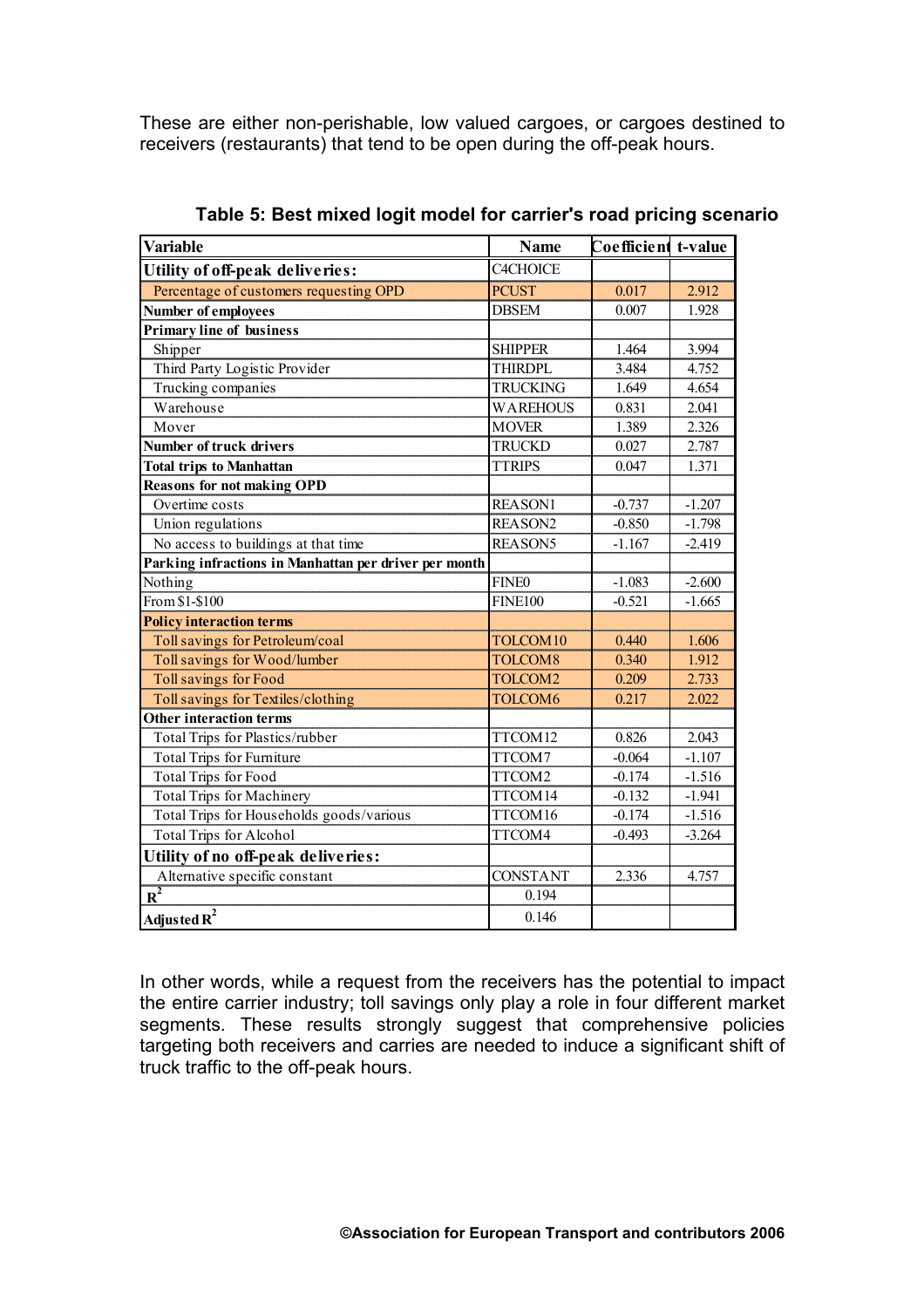THE POSSIBLE: USE TOLL REVENUES TO FINANCE INCENTIVES TO RECEIVERS WILLING TO ACCEPT OFF-PEAK DELIVERIES It shall be clear by now that comprehensive policies encouraging receivers to accept off-peak deliveries and discouraging carriers to travel during the peak hours are needed. This leads to the practical question of how to fund the financial incentives to receivers willing to accept off-peak deliveries.

The idea proposed in this paper entails using toll revenues to subsidize the receivers willing to accept off-peak deliveries. For illustration purposes, consider the effect of a toll surcharge of \$5 to trucks traveling in the regular hours. Assuming 8.2 million trucks/year, which is the truck traffic crossing the Hudson River in New York City, the toll surcharge would generate approximately \$40 million dollars (allowing for some demand contraction). On the other hand, a \$10,000 tax deduction to restaurants accepting off-peak deliveries would lead to 20% of the restaurants switching from the regular to the off-peak hours (Holguín-Veras et al. 2006c), leading to a total truck traffic deduction in the day hours of 1.3 million trucks/year in the New York City network (the reader is advised to keep in mind that, according to the data collected in these projects, restaurants receive between 6 to 8 deliveries/day) for a total cost to taxpayers of \$13 million/year.

The remainder of the toll revenues could be used, very effectively, to incentivate large traffic generators (e.g., Grand Central Terminal, colleges, government offices)—some of them receiving hundreds of deliveries per day- —to accept off-peak deliveries. This is made easier by the fact that the vast majority of large traffic generators have central delivery stations that could receive off-peak deliveries and deliver them to the end customers during normal hours. Since many of these large traffic generators are home to many different businesses, the marginal costs of the off-peak delivery operation would be minimal.

# **4. CONCLUSIONS**

The paper has put together, on the basis of four different papers dealing with two different research projects, what seems to be the first comprehensive picture of the potential role, limitations of freight road pricing as a demand management tool in congested urban areas. The analyses, complemented with game theoretic discussions of the interactions between carriers and receivers, conclude that moving trucks to the off-peak hours require comprehensive policies targeting these key elements of the supply chain.

The paper show, on the basis of what seems to be conclusive evidence, that a request from receivers asking carriers to do off-peak deliveries is likely to have an impact across the entire carrier industry; while road pricing only impacts, and rather mildly, specific segments (i.e., carriers transporting petroleum/coal, wood/lumber, food and textiles/clothing). This suggests that the most efficient way to induce a shift of truck traffic towards the off-peak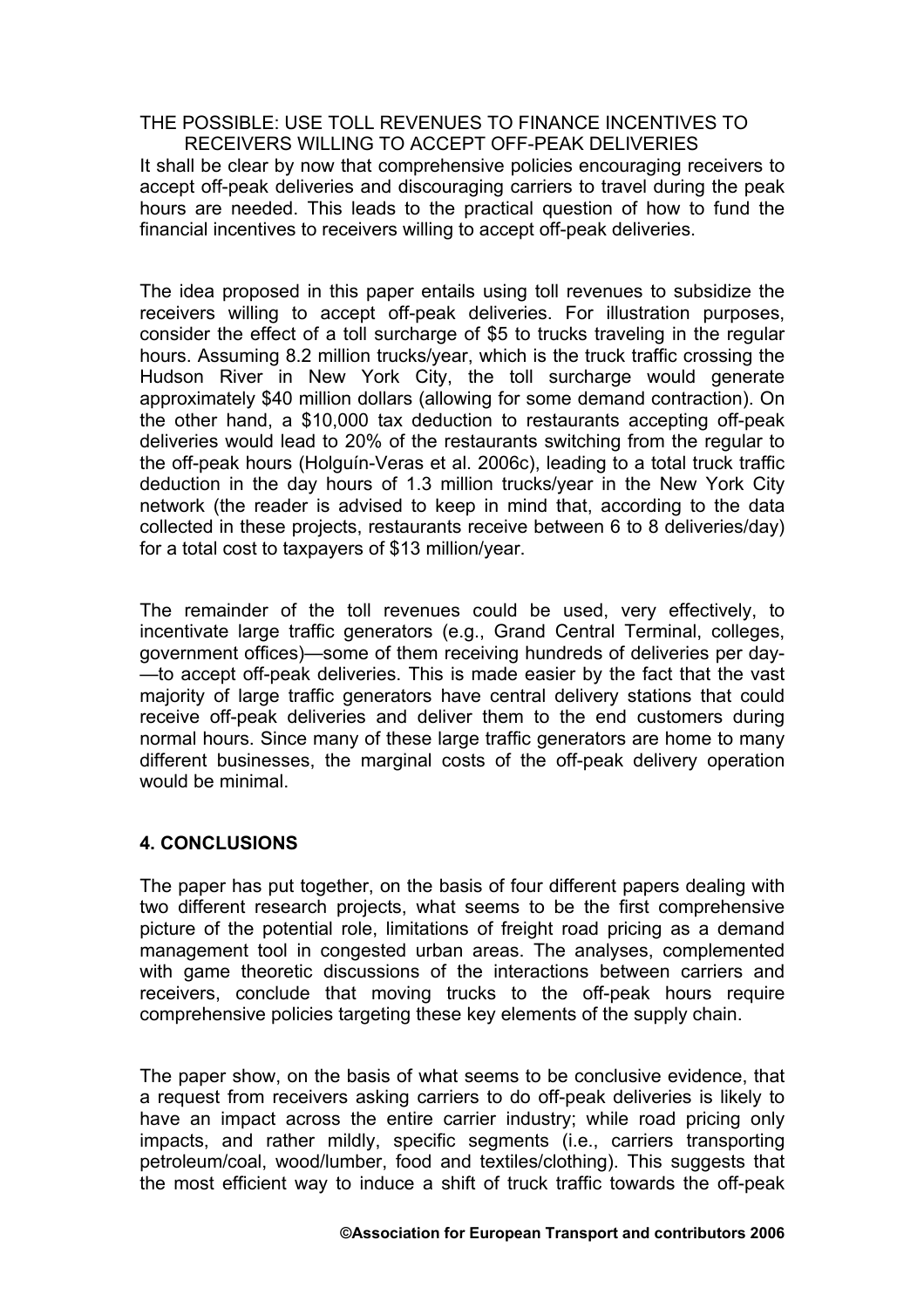hours is to provide financial incentives to the receivers. In all likelihood, once sufficient numbers of receivers are willing to accept off-peak deliveries, the carriers will follow suit. The paper also discusses economic results that show that receivers, particularly those receiving wood/lumber, alcohol, paper, medical supplies, food, printed materials and metal, are sensitive to tax deductions for a worker assigned to do off-peak delivery work.

In terms of the practicality of these comprehensive policies, the paper discusses the hypothetical example of a \$5 toll surcharge to trucks traveling thru the Hudson River facilities in New York City that would generate approximately \$40 million/year (including some demand contraction). These revenues could be used to fund a variety of off-peak delivery programs. Two of the ideas discussed include the provision of incentives to large traffic generators (e.g., Grand Central Terminal, colleges, government offices); and tax incentives to restaurants in Manhattan willing to accept off-peak deliveries. It is estimated that 20% of the restaurants would accept the offer, leading to a reduction of 1.3 million truck trips/year in Manhattan at a cost of \$13 million/year.

The paper highlights and rebukes a number of myths related to freight road pricing in urban areas. Separating myth from truth and identifying the possible is a necessary condition to achieve the sound policy objective of moving towards a more balanced use of the existing transportation capacity.

### **ACKNOWLEDGEMENTS**

The analyses in this paper greatly benefited from the collective work of the individuals that co-authored the papers and reports on which the paper is partially based. Among them, the work of Qian Wang, Ning Xu, Noel Pérez, Brenda Cruz, Michael Silas, John Polimeni, Mecit Cetin, Kaan Ozbay, and Shuwen Xia deserves specific mention. The author acknowledges and appreciates the support provided by the Federal Highway Administration's Value Pricing Program, the New York State Department of Transportation, and the Port Authority of New York and New Jersey. Their staff generously contributed their expertise and insight, without which this paper would not have been possible; though the shortcomings of the paper remain the sole responsibility of the author.

### **REFERENCES**

Holguín-Veras, J., J. Polimeni, B.Cruz, N. Xu, G. List, J. Nordstrom and J. Haddock (2005) "Off-Peak Freight Deliveries: Challenges and Stakeholders Perceptions" Journal of the Transportation Research Record No. 1906, Transportation Research Board of the National Academies, Washington, D.C., pp. 42-48.